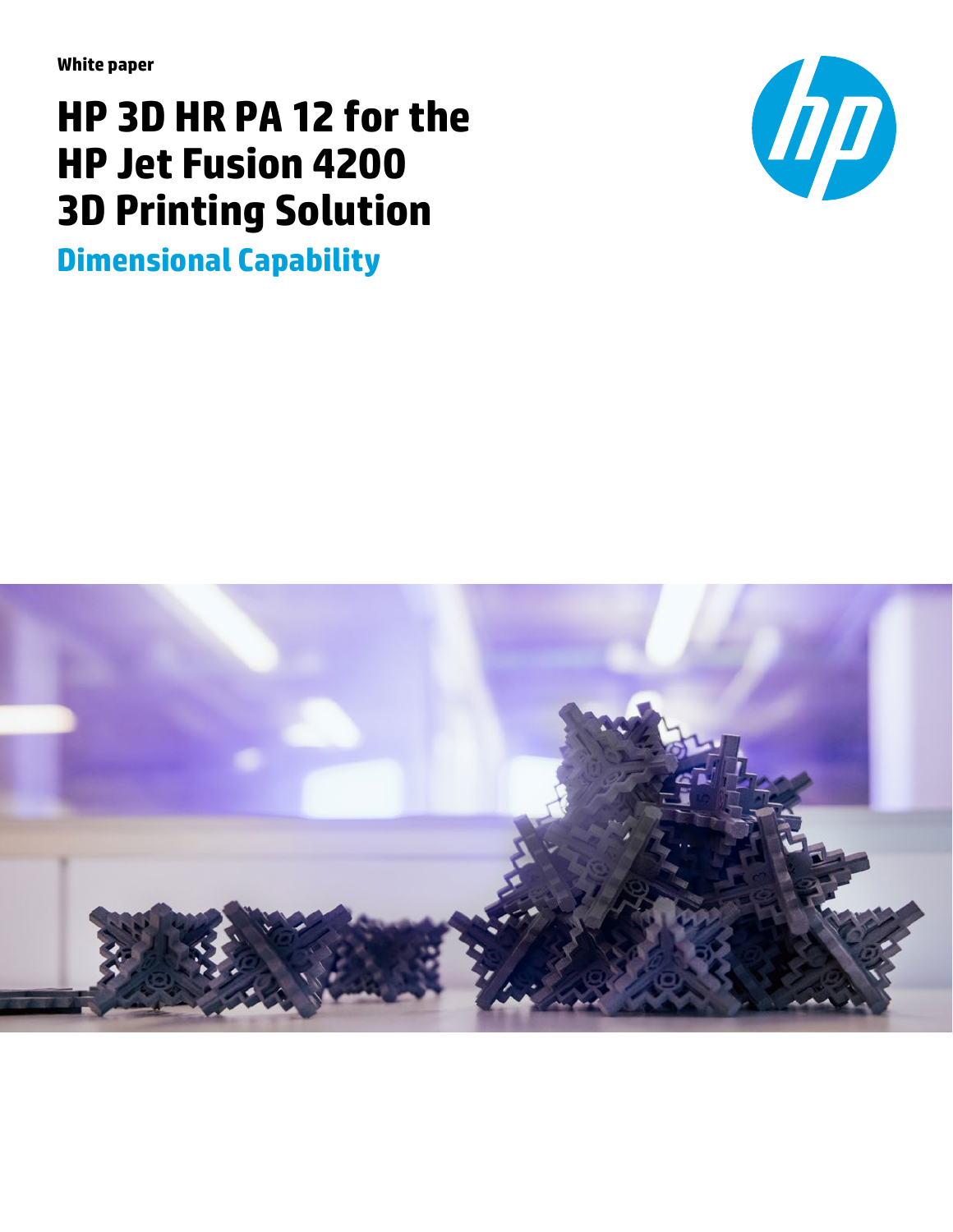## **Introduction**

At HP, we are committed to providing part designers and part manufacturers with the technical information and resources needed to enable them to unlock the full potential of 3D printing and prepare them for the future era of digital manufacturing.

The aim of this white paper is to provide you with information on the dimensional capabilities that can be achieved with the HP Jet Fusion 4200 3D Printing Solution with HP 3D High Reusability (HR)1 PA 12.

In this white paper, you will find:

- Tolerances in XY and Z for nominal dimensions ranging from 0 mm to 80 mm that can be achieved with the HP Jet Fusion 4200 3D Printing Solution, according to a process capability index,
- A detailed explanation of the test conditions under which these values were obtained, and
- Additional information on the concept of process capability and dimensional tolerancing, and a glossary of key terms used.

## **HP Jet Fusion 4200 3D Printing Solution dimensional capability performance**

### **Test job**

The dimensional capability performance of the HP Jet Fusion 4200 3D Printing Solution with HP 3D HR PA 12 was characterized using the HP dimensional capability characterization job (Figure 1), which contained 122 diagnostic parts distributed throughout the printable volume. The job included three different types of diagnostic parts and a total of 1,524 dimensions.



*Figure 1. HP dimensional capability characterization job*

<sup>1.</sup> HP Jet Fusion 3D Printing Solutions using HP 3D High Reusability PA 12 provide up to 80% powder reusability ratio, producing functional parts batch after batch. For testing, material is aged in real printing conditions and powder is tracked by generations (worst case for reusability). Parts are then made from each generation and tested for mechanical properties and accuracy.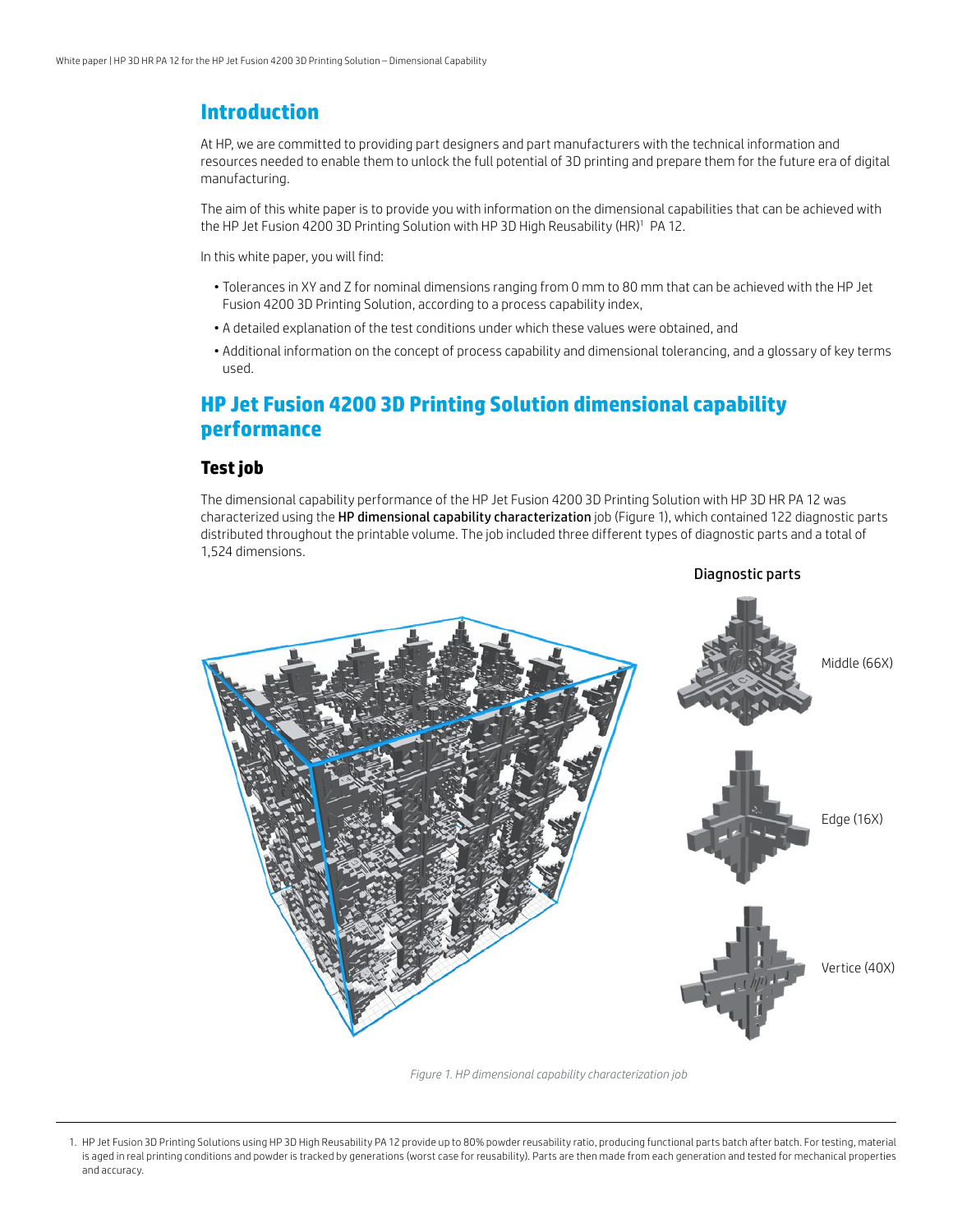## **Performance results for HP 3D HR PA 12**

Testing was performed for HP 3D HR PA 12 with a 20% refresh ratio using the Balanced print profile, natural cooling, and measured after bead-blasting with glass beads at 5-6 bars.

Table 1 shows the dimensional tolerances obtained during the characterization for a target process capability<sup>2</sup> of  $C_{nk} = 1.33$  (4 sigma).

|                                                                             | <b>Nominal dimension</b> |             |        |              |              |         |  |  |  |  |  |  |
|-----------------------------------------------------------------------------|--------------------------|-------------|--------|--------------|--------------|---------|--|--|--|--|--|--|
| Tolerances for $C_{pk} = 1.33^{\text{ii iii}}$<br>(in mm)                   |                          | $0 - 30$ mm |        | $30 - 50$ mm | $50 - 80$ mm |         |  |  |  |  |  |  |
|                                                                             | XY                       | Z           | XY.    | Z.           | XY           |         |  |  |  |  |  |  |
| With the default setting for the HP Jet Fusion<br>4200 3D Printing Solution | ± 0.40                   | ± 0.59      | ± 0.40 | ± 0.71       | ± 0.40       | $+1.37$ |  |  |  |  |  |  |

*i. Based on internal testing and measured using the HP dimensional capability characterization job. Results may vary with other jobs and geometries. ii. Using HP 3D HR PA 12 material, 20% refresh ratio, Balanced print profile, natural cooling, and measured after bead-blasting with glass beads at 5-6 bars. iii. Following all HP-recommended printer setup and adjustment processes and printheads aligned using semi-automatic procedure.*

|                                                                             | <b>Nominal dimension</b> |             |        |              |              |        |  |  |  |  |  |
|-----------------------------------------------------------------------------|--------------------------|-------------|--------|--------------|--------------|--------|--|--|--|--|--|
| Tolerances for $C_{nk} = 1.00$ iiiiii<br>(in mm)                            |                          | $0 - 30$ mm |        | $30 - 50$ mm | $50 - 80$ mm |        |  |  |  |  |  |
|                                                                             | <b>XY</b>                | Z           | XY     | Z            | XY           | Z      |  |  |  |  |  |
| With the default setting for the HP Jet Fusion<br>4200 3D Printing Solution | ± 0.31                   | $+0.50$     | ± 0.31 | ± 0.61       | ± 0.31       | ± 1.12 |  |  |  |  |  |

#### Table 2 shows the dimensional tolerances if the process capability target is set to  $C_{nk}$  = 1.00 (3 sigma).

*i. Based on internal testing and measured using the HP dimensional capability characterization job. Results may vary with other jobs and geometries.*

*ii. Using HP 3D HR PA 12 material, 20% refresh ratio, Balanced print profile, natural cooling, and measured after bead-blasting with glass beads at 5-6 bars.*

*iii. Following all HP-recommended printer setup and adjustment processes and printheads aligned using semi-automatic procedure.*

*Table 2. Dimensional capabilities for HP 3D HR PA 12. Target process capability of*  $C_{nk}$  *= 1.00.* 

*Table 1. Dimensional capabilities for HP 3D HR PA 12. Target process capability of C<sub>pk</sub> = 1.33.*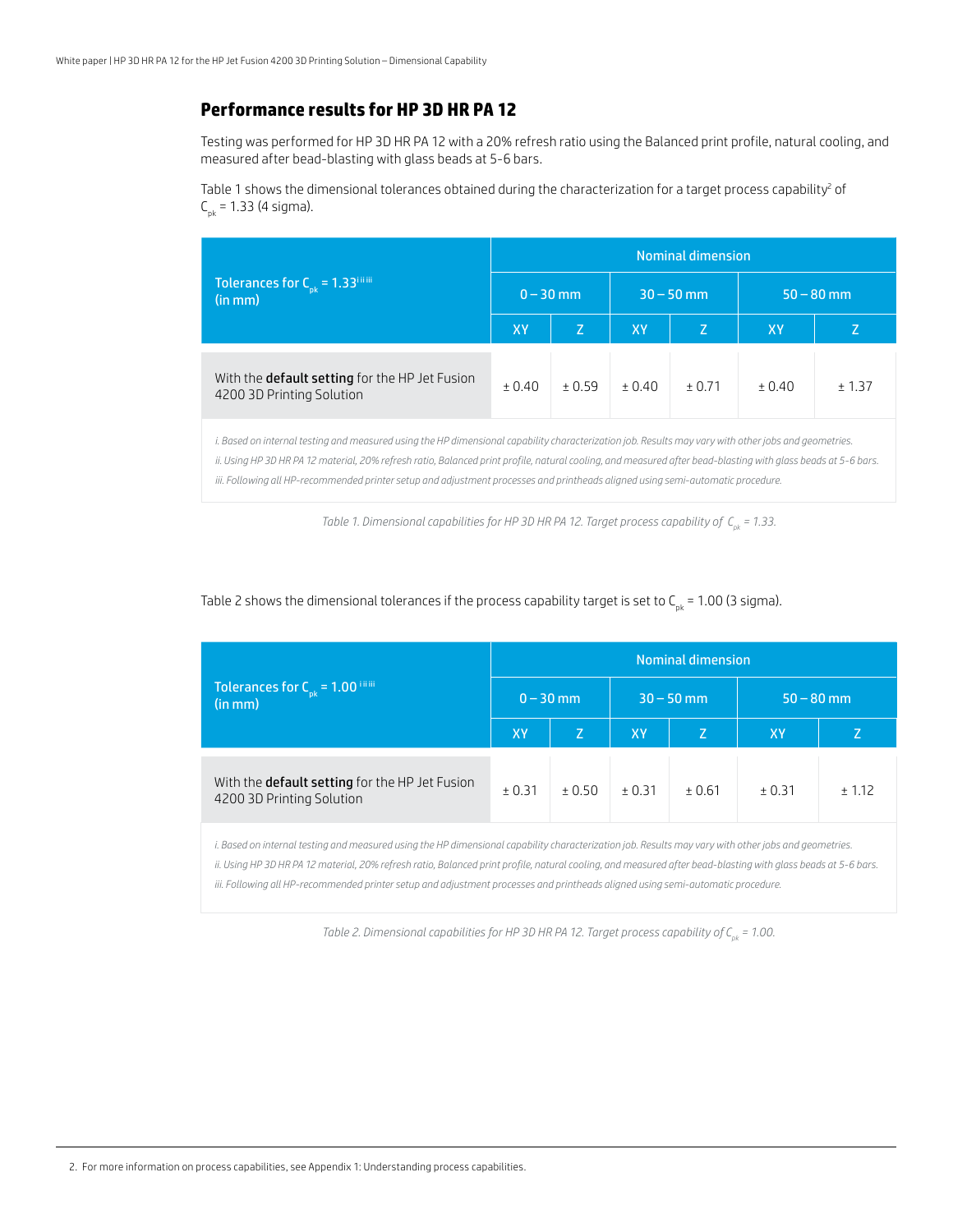## **Appendix 1: Understanding process capabilities**

Process capability determines whether a process meets a specification. The process capability index or process capability ratio  $(C_{nk})$  is a statistical measure of process capability. It quantifies the ability of a process to produce output within specification limits.

When talking about a dimensional specification, the  $C_{pk}$  measures the statistical probability that a certain process produces a dimension within its tolerance range. The higher the  $C_{nk}^k$  value the better, meaning that more measurements will be within the tolerance range.

For a process to be capable, it needs to be both repeatable and accurate.

Repeatability is how close multiple measurements are to each other (also called precision).

Accuracy is how close a measurement value is to the specified nominal.

The capability of a process is then a function of two parameters:

- How repeatable it is compared to the width of the specification limits, measured by the C<sub>n</sub>
- How accurate it is, measured by the bias



*Capability =*  $C_{pk} = C_p * (1 - 2 * bias)$ 

*Figure 2. Relationship between bias and variability*

This concept only holds meaning for processes that are in a state of statistical control with an output that is approximately normally distributed.

Both conditions happen when dealing with the dimensional quality control of HP MJF–produced parts where the output is the dimensional value of the different geometrical features of a part.

Dimensional quality control processes define an upper specification limit (USL) and lower specification limit (LSL), also called the "tolerance range" of the process. The target of the process is the center of this range, typically the nominal dimension value.

The objective to have a well-controlled dimensional process is to have its normal distributed population of measurements:

- $\bullet$  With a variability (calculated as standard deviation) that "fits" in the tolerance range.  ${\sf C_p}$  measures how well the variability fits within the tolerance range.
- •With a mean (average) as close as possible to the target. The deviation is measured by the bias.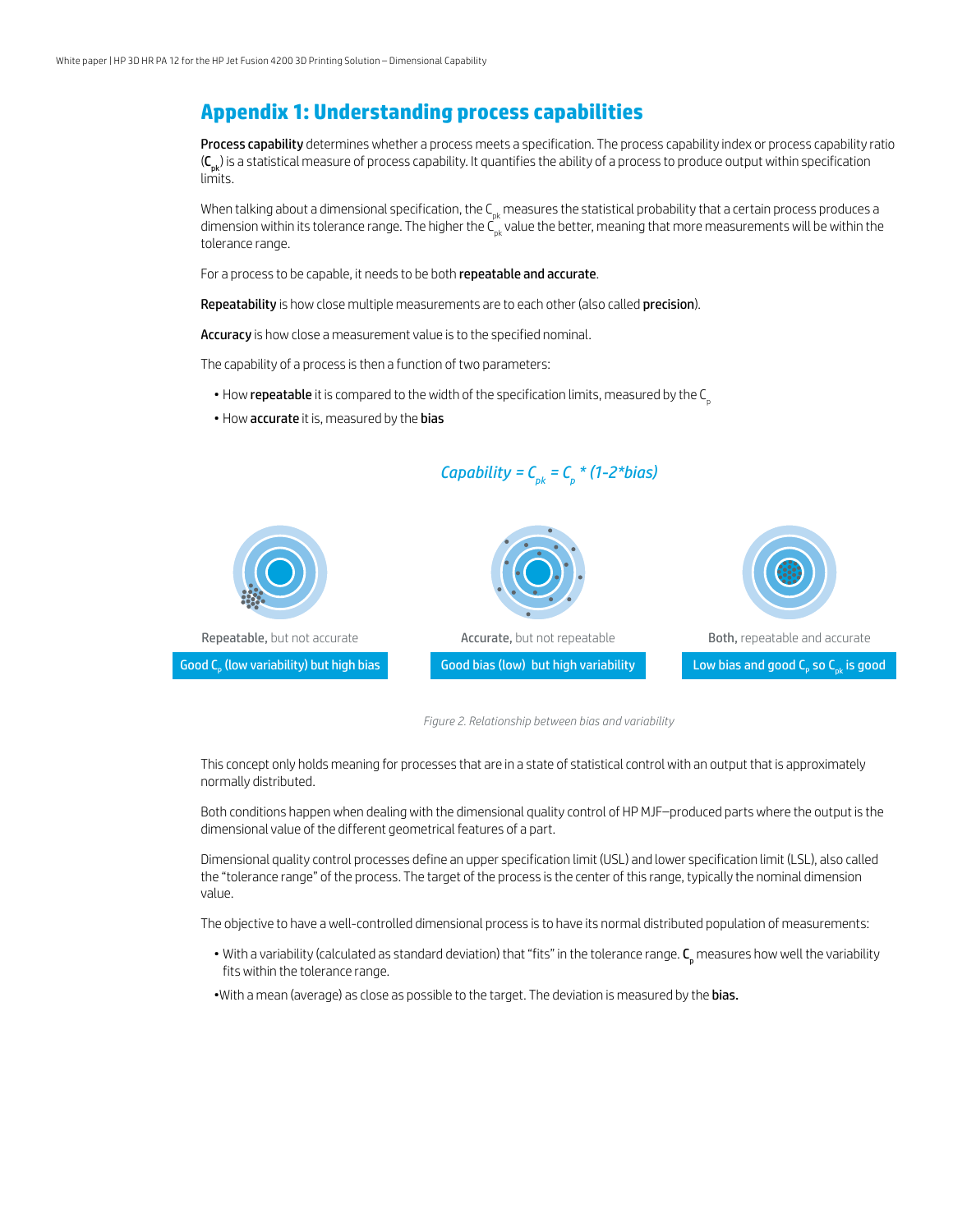Only if both conditions are met, process capability measured by  $C_{pk}$  is considered good:



*Figure 3. Process capability C<sub>pk</sub> scenarios* 

The mathematical calculation of these parameters is as follows:

$$
C_p = \frac{Specification width}{Process width} = \frac{(USL - LSL)}{6\sigma}
$$

Standard deviation estimates the sigma and quantifies the variability and dispersion of the process.

 $\mathsf{C}_\mathsf{p}$  should always be greater than 1.00 for the variability to fit within the tolerance range.

$$
C_{pk} = min\left\{\frac{[USL - \mu J]}{3 \cdot \sigma}, \frac{[\mu - LSL]}{3 \cdot \sigma}\right\}
$$

The statistical mean estimates the mu  $(\mu)$ .

Therefore:

- C<sub>pk</sub> "measures" the distance of the mean to the closer specification limit, which could be the upper or the lower limit.
- $C_{\rm pk}$  takes into account how centered the process is ( $C_{\rm pk} \le C_{\rm pb}$ ).
- For a perfectly centered process,  $C_p = C_{pk}$ .
- $\bullet$  If C<sub>p</sub> > C<sub>pk</sub>, it is possible to increase the C<sub>pk</sub> by readjusting the mean of the process.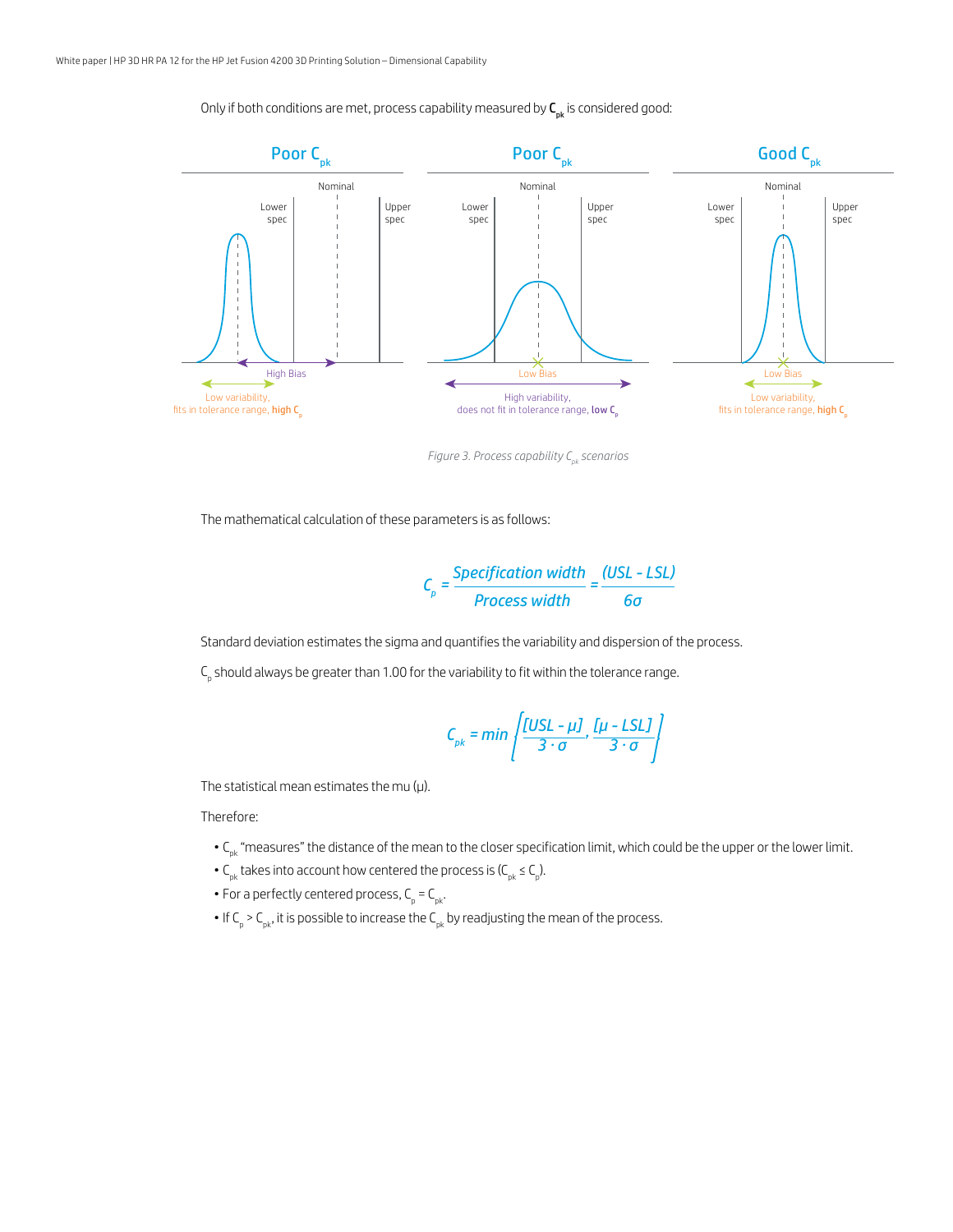|                    | $\mathsf{C}_{_{\sf pk}}$ | <b>Sigma</b><br><b>level</b> | <b>Dimensions</b><br>within specs (%) | <b>Dimensions</b><br>out of specs<br>(units per million) | Part yield for a part<br>with 10 dimensions<br>(%) |         |
|--------------------|--------------------------|------------------------------|---------------------------------------|----------------------------------------------------------|----------------------------------------------------|---------|
| 100%<br>inspection | 0.33                     | 1                            | 68.27                                 | 317,300                                                  | 2.20                                               |         |
|                    | 0.67                     | $\overline{c}$               | 95.45                                 | 45,500                                                   | 62.77                                              |         |
|                    | 1.00                     | 3                            | 99.73                                 | 2,700                                                    | 97.33                                              |         |
| <b>Statistical</b> | 1.33                     | $\overline{4}$               | 99.9937                               | 63                                                       | 99.94                                              | Desired |
| process<br>control | 1.50                     | 5                            | 99.99966                              | 3.4                                                      | 100                                                |         |
|                    | 1.67                     | 6                            | 99.99997                              | 0.6                                                      | 100                                                |         |

Table 3 displays the relevant  $C_{nk}$  values and their correlation with process yields.

Table 3. C<sub>pk</sub> and process yield correlation

For a part to be considered good, all the specified dimensions need to be within tolerances. Therefore, the part yield is a metric that can be calculated as the statistical sum of the single dimension success rate. In Table 3, an example for a part with 10 dimensions is shown in the right column.

For C<sub>nk</sub> values below 1.00, the yield is such that the best quality control method is 100% inspection, and the general fabrication process is to over-produce and send only the parts that meet the tolerance requirements. This is a costly but reasonable process, especially for low-volume production.

For  $C_{pk}$  values above 1.00 (3 sigma), the dimensional success rate and the yield begin to approach each other, and statistical process control starts to become a viable option. This means that after the process has demonstrated that it is statistically and consistently achieving  $C_{nk}$  above 1.00 for all dimensions, random parts could be audited for each lot of parts.

Generally, a  $C_{pk}$  of 1.33 (4 sigma) is desired to ensure enough of a margin for statistical process control, especially when dealing with multi-part complex mechanisms.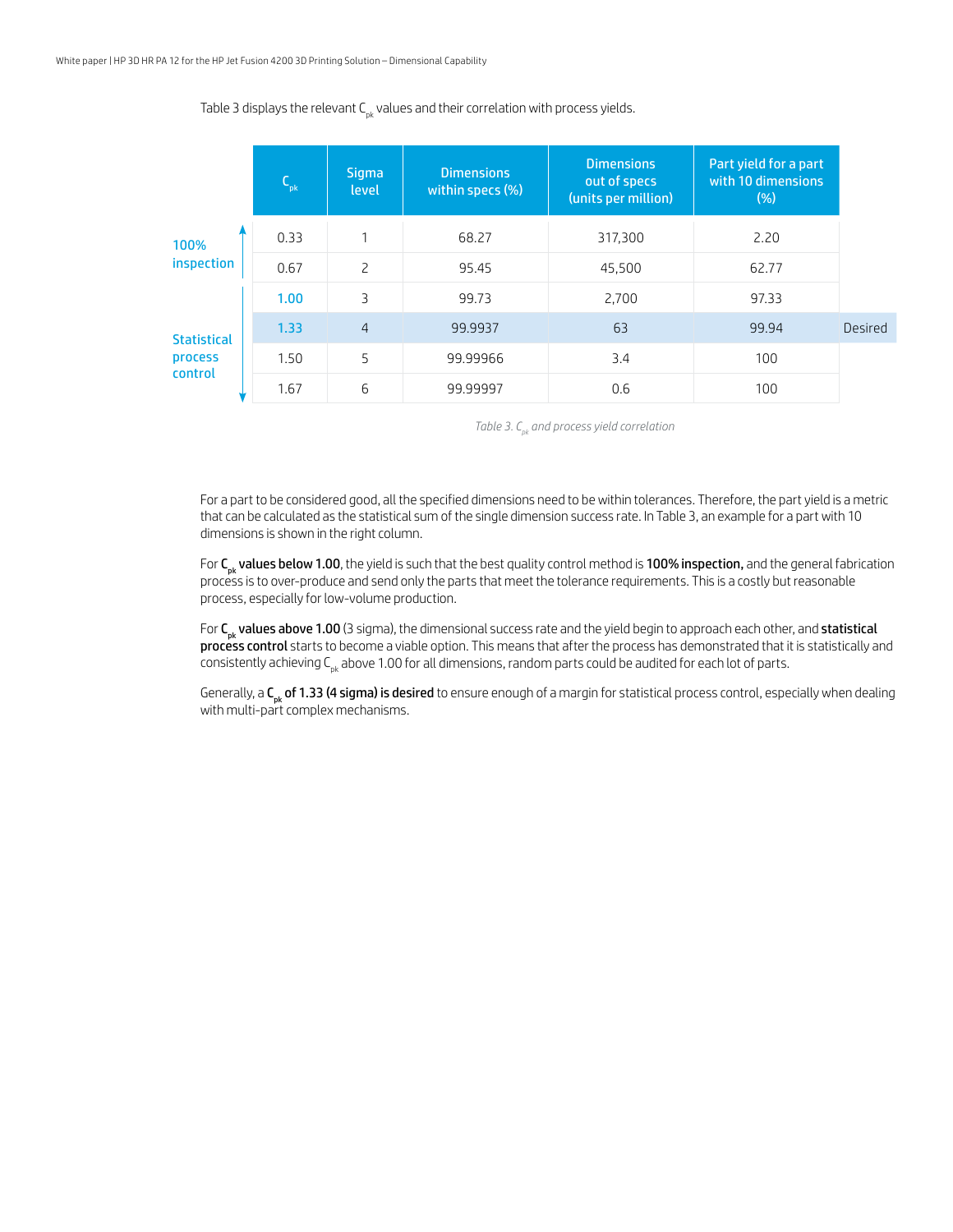## **Appendix 2: Dimensional requirements & IT grades**

The International Tolerance grades (IT grades) defined in ISO 286/ ANSI B4.2-1978 provide standardized tolerance ranges. The smaller the IT grade, the smaller the tolerance range, meaning better dimensional performance (less variability).

Each IT grade has a tolerance range that varies depending on the nominal value of the dimension. The larger the specified dimension, the larger the tolerance range for accuracy.

|                          | Dimension (mm)         | IT1            | IT <sub>2</sub> | IT <sub>3</sub> | <b>IT4</b>     | IT <sub>5</sub> | IT <sub>6</sub> | IT7 | IT <sub>8</sub> | IT <sub>9</sub>  | <b>IT10</b> | IT11 | <b>IT12</b> | <b>IT13</b> | <b>IT14</b> | <b>IT15</b> |
|--------------------------|------------------------|----------------|-----------------|-----------------|----------------|-----------------|-----------------|-----|-----------------|------------------|-------------|------|-------------|-------------|-------------|-------------|
| Above                    | Up to and<br>including |                |                 |                 |                |                 | μm              |     |                 | Tolerance ranges |             |      |             |             |             | mm          |
| $\overline{\phantom{0}}$ | 3                      | 0.8            | 1.2             | 2               | 3              | $\overline{4}$  | 6               | 14  | 10              | 25               | 40          | 60   | 0.10        | 0.14        | 0.25        | 0.4         |
| 3                        | 6                      | $\mathbf{1}$   | 1.5             | 2.5             | 4              | 5               | 8               | 18  | 12              | 30               | 48          | 75   | 0.12        | 0.18        | 0.30        | 0.48        |
| 6                        | 10                     | $\mathbf{1}$   | 1.5             | 2.5             | 4              | 6               | 9               | 22  | 15              | 36               | 58          | 90   | 0.15        | 0.22        | 0.36        | 0.58        |
| 10                       | 18                     | 1.2            | $\overline{z}$  | $\overline{3}$  | 5              | 8               | 11              | 27  | 18              | 43               | 70          | 110  | 0.18        | 0.27        | 0.43        | 0.70        |
| 18                       | 30                     | 1.5            | 2.5             | 4               | 6              | 9               | 13              | 33  | 21              | 52               | 84          | 130  | 0.21        | 0.33        | 0.52        | 0.84        |
| 30                       | 50                     | 1.5            | 2.5             | 4               | $\overline{7}$ | 11              | 16              | 39  | 25              | 62               | 100         | 160  | 0.25        | 0.39        | 0.62        | 1.00        |
| 50                       | 80                     | 2              | 3               | 4               | 8              | 13              | 19              | 46  | 30              | 74               | 120         | 190  | 0.30        | 0.46        | 0.74        | 1.20        |
| 80                       | 120                    | 2.5            | 4               | 6               | 10             | 15              | 22              | 54  | 35              | 87               | 140         | 220  | 0.35        | 0.54        | 0.87        | 1.40        |
| 120                      | 180                    | 3.5            | 5               | 8               | 12             | 18              | 25              | 63  | 40              | 100              | 160         | 250  | 0.40        | 0.63        | 1.00        | 1.60        |
| 180                      | 250                    | 4.5            | 7               | 10              | 14             | 22              | 29              | 72  | 46              | 115              | 185         | 290  | 0.46        | 0.72        | 1.15        | 1.85        |
| 250                      | 315                    | 6              | 8               | 12              | 16             | 23              | 32              | 81  | 52              | 130              | 210         | 320  | 0.52        | 0.81        | 1.30        | 2.10        |
| 315                      | 400                    | $\overline{7}$ | 9               | 13              | 18             | 25              | 36              | 89  | 57              | 140              | 230         | 360  | 0.57        | 0.89        | 1.40        | 2.30        |
| 400                      | 500                    | 8              | 10              | 15              | 20             | 27              | 40              | 97  | 63              | 155              | 250         | 400  | 0.63        | 0.97        | 1.55        | 2.50        |
| 500                      | 630                    | 9              | 11              | 16              | 22             | 32              | 44              | 100 | 70              | 175              | 280         | 440  | 0.70        | 1.10        | 1.75        | 2.80        |

*Table 4. Standard international tolerance grades*



*Figure 4. Tolerance range vs. dimension length* 

IT grades provide a standardized reference to compare typical manufacturing process capability in terms of dimensional tolerance for a given dimension, as shown in the following table.

|                 | Measuring tools                     |  |  |  |  |  |  |             |  |  | <b>Material</b> |  |  |  |  |                                   |       |      |  |
|-----------------|-------------------------------------|--|--|--|--|--|--|-------------|--|--|-----------------|--|--|--|--|-----------------------------------|-------|------|--|
| <b>IT Grade</b> | 0 1 0 1 2 3 4 5 6 7 8 9 10 11 12 13 |  |  |  |  |  |  |             |  |  |                 |  |  |  |  | 14                                | $-15$ | - 16 |  |
|                 |                                     |  |  |  |  |  |  | <b>Fits</b> |  |  |                 |  |  |  |  | Large manufacturing<br>tolerances |       |      |  |
|                 | Better                              |  |  |  |  |  |  |             |  |  |                 |  |  |  |  |                                   |       |      |  |

*Table 5. IT Grades for measuring tools & materials*